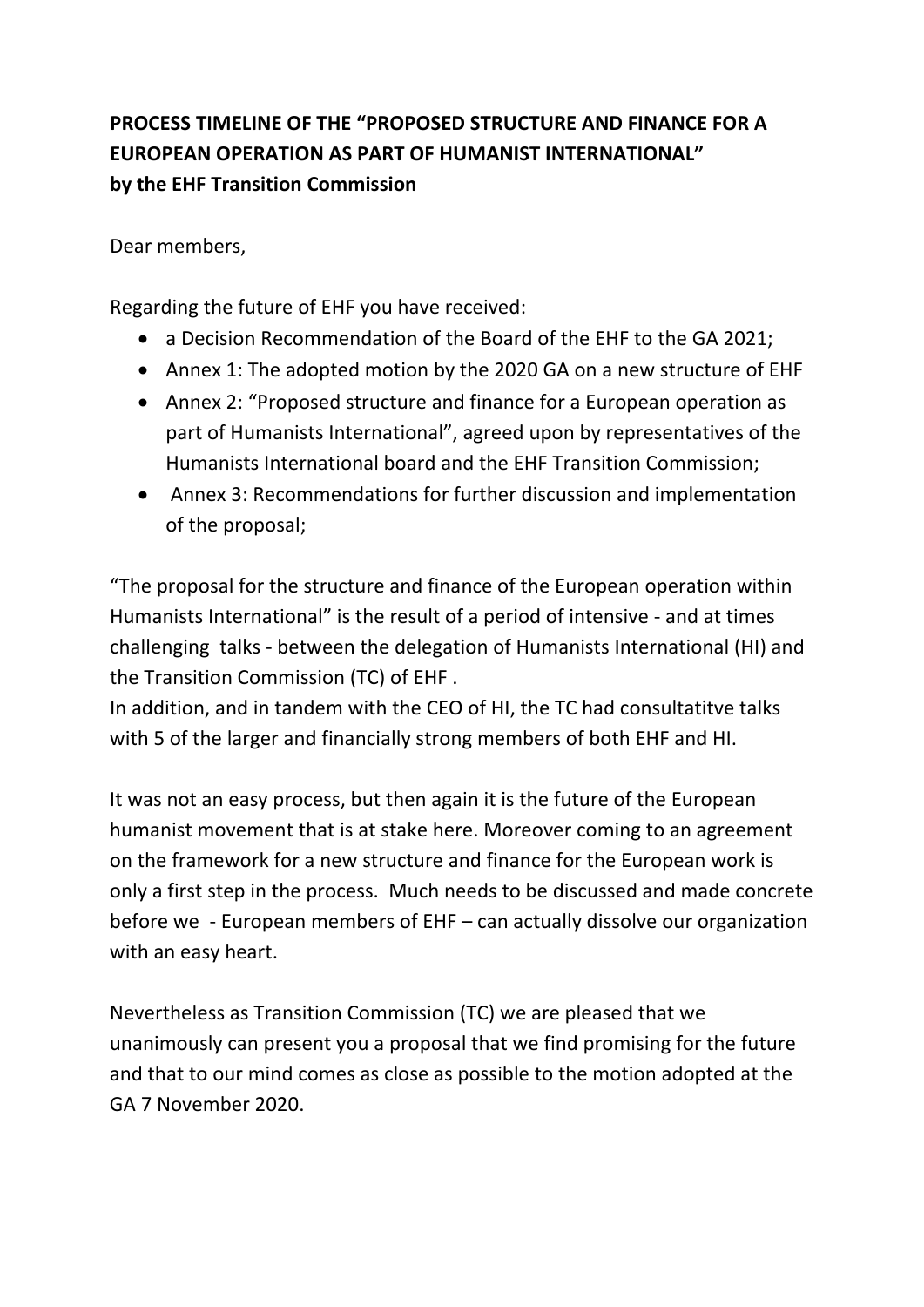In order for you to be able to assess the proposal (not all member organizations have been involved in the process and/or are represented in EHF Board) the TC would like to give you some insight in the timeline of the process that took place after the GA resulting in this positive proposal.

#### **PARTICIPANTS IN THE PROCESS**

*Delegation of Humanists International (DHI)*: Andrew Copson - president HI Anya Overmann - President of Young Humanists International Gary MacLlelland - CEO HI

*Transition Commission (TC)*  Michael Bauer – President EHF Lone Milkaer – Vice President EHF Kaja Bryx– Board Member EHF Ineke de Vries - Board Member EHF Neil Anderson – Chair European Humanist Professionals

#### **TIMELINE OF THE PROCESS**

**7 November 2020** Adoption of the Motion " A new structure for EHF" by the GA 2020

#### **5 december 2021 EHF Board meeting**

The board decides that the President Michael Bauer and the two Vice Presidents Lone Milkaer and Patrik Lindenfors will meet HI for an exploratory meeting on future coöperation.

#### **22 January 2021**

Exploratory meeting between the delegations of HI and EHF.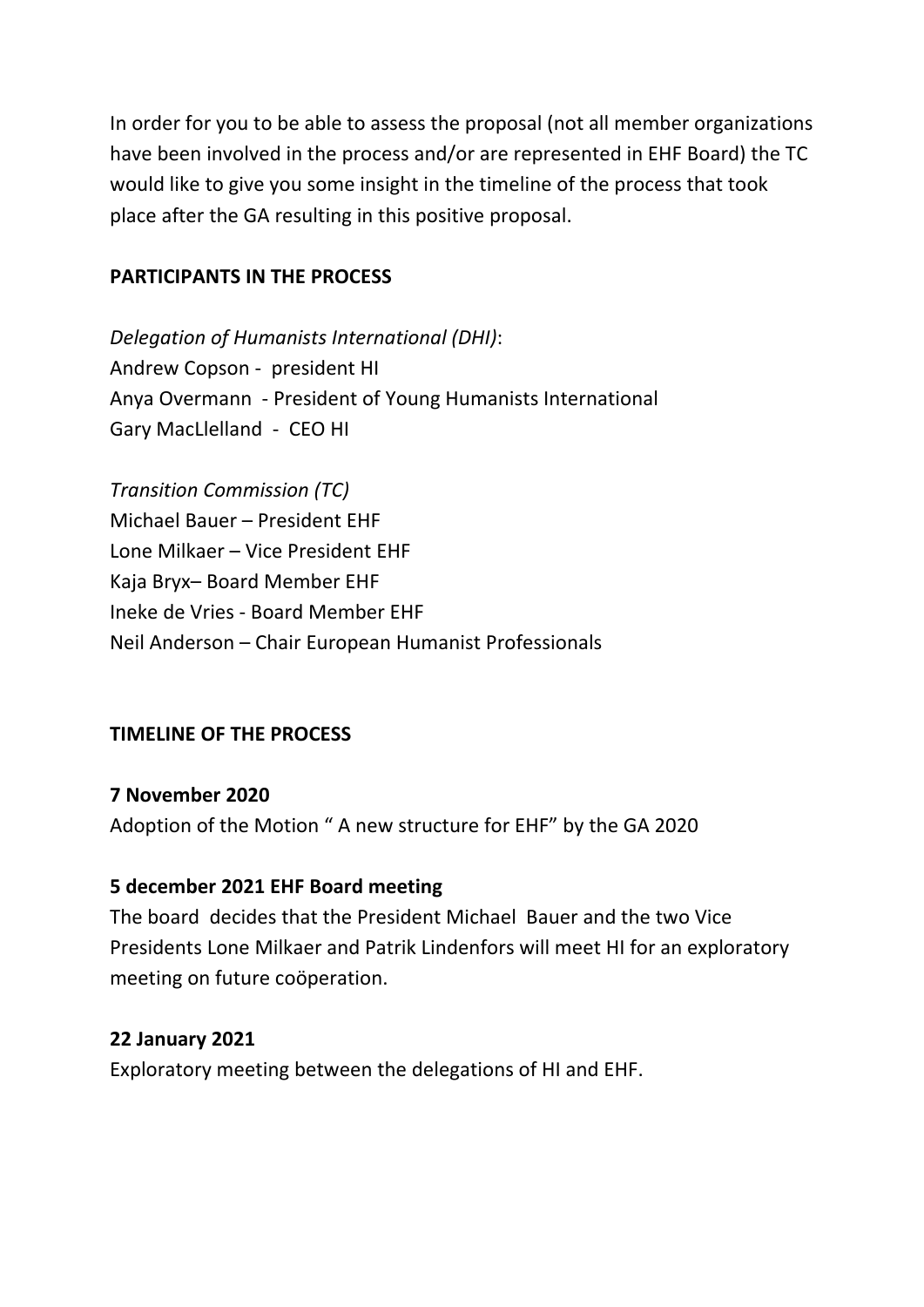# **25 January 2021**

Based on the meeting January 22 DHI sends a working document, "Heads of Terms, a written and agreed basis for any future cooperation by HI and EHF",

# **7 February 2021 EHF Board meeting**

The Board is surprised about the detailed "Heads of Terms" written in the name of both HI and EHF, considering the perceived exploratory nature of the meeting on 22 January. The president and the vice-presidents confirm that the "Heads of Terms" was understood by the EHF delegation as a HI proposal for discussion and not an agreed document.

A Transition Commission is established to enter the negotiations with HI. The C-EHP will be approached to particiate in the Commission considering the importance of this network for the European humanist movement.

The board would also like a participant from EHF members who are not also a member of HI, e.g. board member Kaja Bryx.

It is decided that the TC will invite the larger and financially strong EHF members to consult them on the future of EHF and to explore their willingness to invest financially in European humanism.

# **13 February 2021**

The HI board endorses the "Head of Terms" document.

# **7 March 2021**

EHF Board meeting decides that Kaja Bryx and Neil Anderson are added to the TC. The Board agrees on a Mission statement for the TC and a timetable for the process towards the EHF GA 29 May 2021

# **7-9 March 2021**

The TC sends out an invitation for a consultative meeting and a joint meeting to discuss the best route to take for EHF to:

- Humanist-Etisk Forbund (Norway),
- Humanistisch Verbond (Netherlands),
- Humanist Society Scotland, Humanists UK,
- De Mens Nu (Belgium),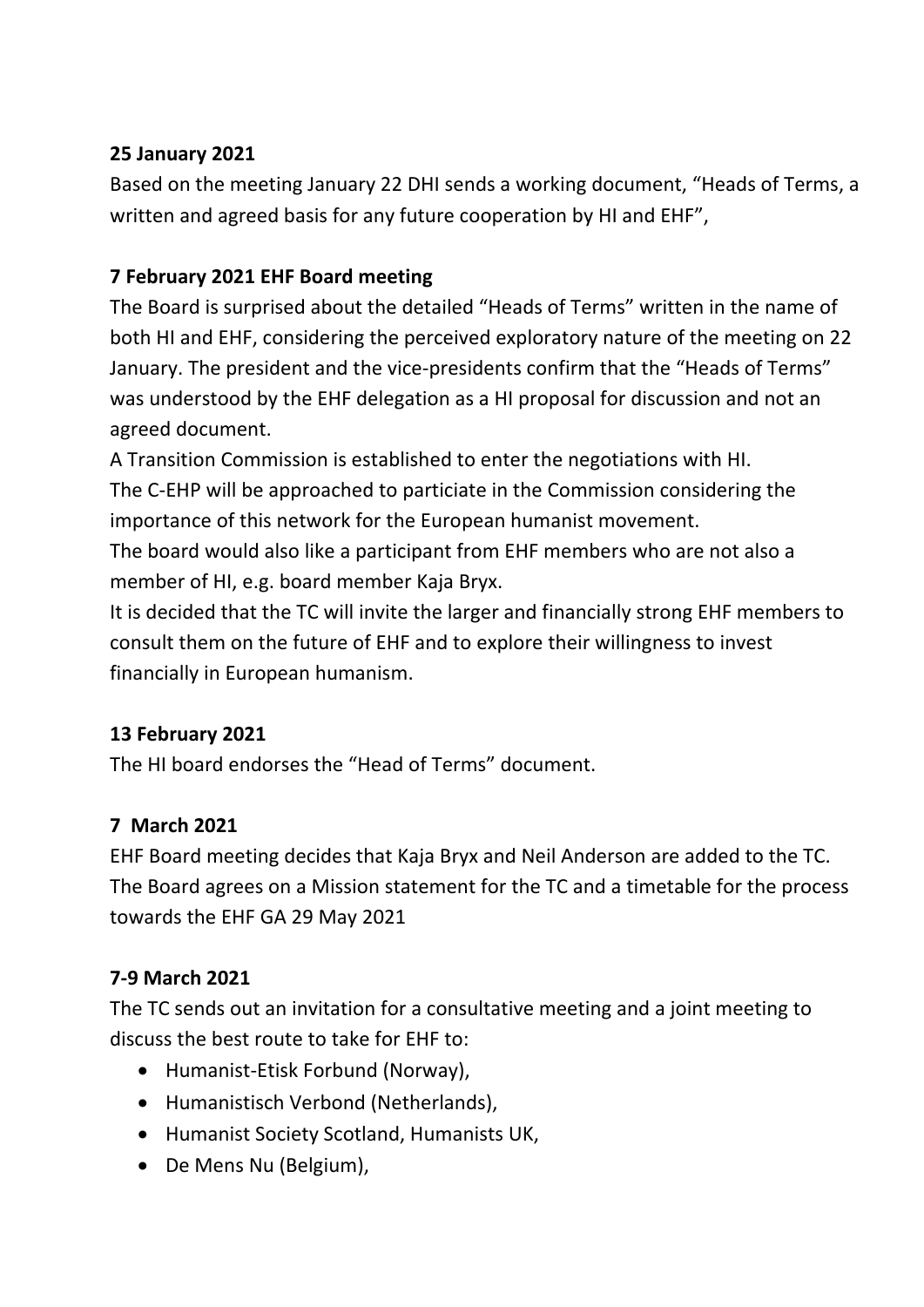- Humanistisch Verband Deutschland-Bundersverband (Germany),
- Centre d'Action Laique (Belgium)

In the invitation the TC explains that discrepencies between the "Head of Terms" document and the conditions of the GA Motion, which make it necessary to develop two scenario's: EHF as part of HI or a continuation of an independant EHF.

# **11 March 2021**

The TC is informed that HI has sent the invited MO's a letter stating that HI regrets the invitation letter of the TC. HI reacts to the content of this invitation by explaining the HI position on the future of EHF.

#### **11 March 2021**

The TC receives word from the Humanists UK that they have taken the initiative to have a meeting with some of the invited MO's before the consultatitve talks with the TC and HI.

### **14 March 2021**

The TC sends an e-mail to the participants of the invited MO's stating they regret the course of events, that they have invited HI for a meeting to discuss directly with the TC the misunderstandings arose.

#### **16 March 2021**

The TC sends an update on the course of events to the EHF Board.

#### **19 March 2021**

Meeting between HI delegation and EHF TC during which various misunderstandings are clearified. In the interest of the future of the European humanist movement and of an open and transparent negotiation process it is decided that HI will participate in the consultatitve talks with the larger MO's in order to come to a joint proposal. Moreover the participating MO's are a member of both EHF and HI.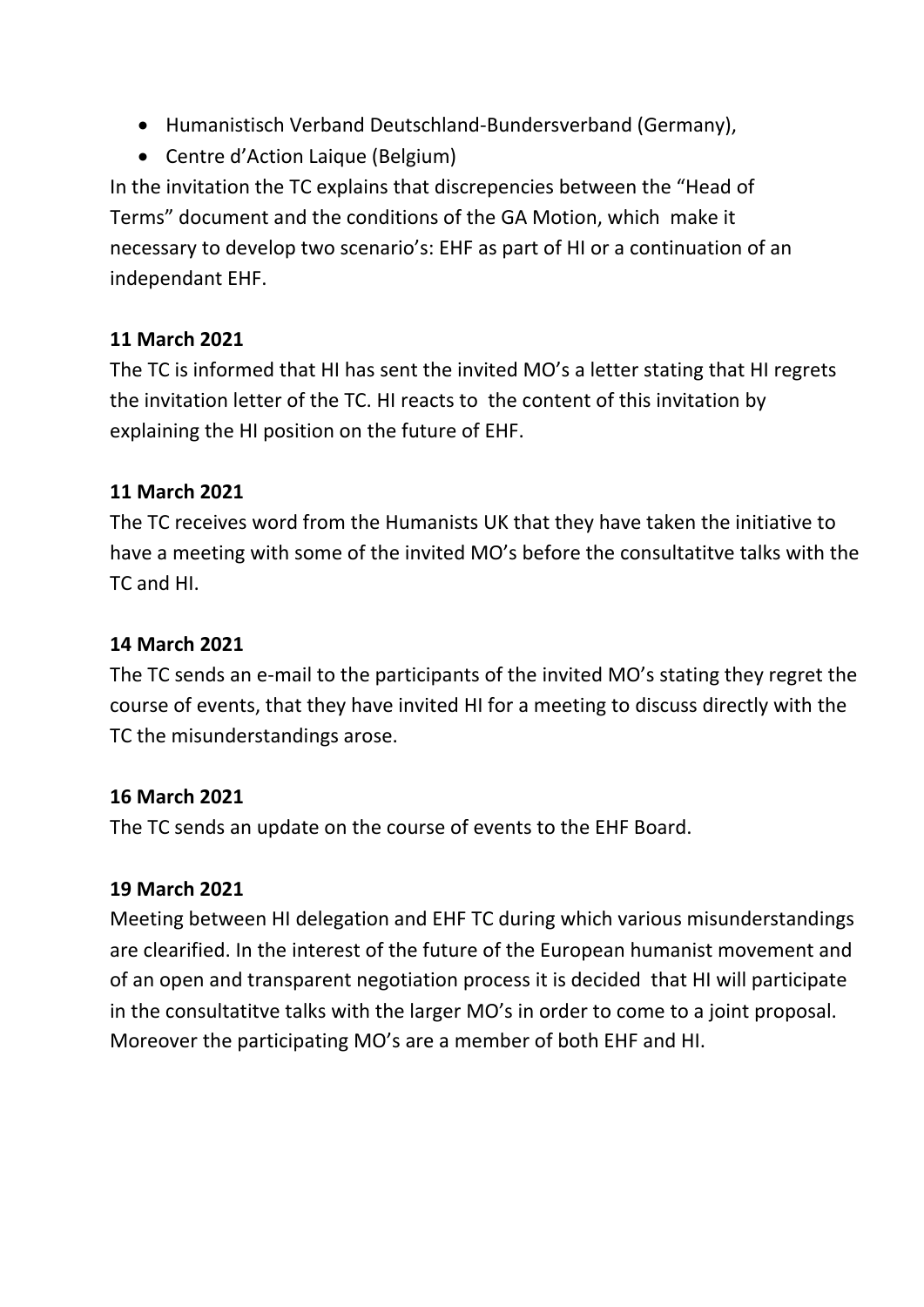# **24 March 2021**

The TC informes the invited MO's on the outcome of the meeting with HI which took place in an open and constructive way and on HI's participation in the consultative talks.

# **14 April 2021**

The TC receives the results of the meeting organized by Humanists UK with The Humanist-Etisk Forbund (Norway), De Mens Nu (Belgium), Humanist Society Scotland, Humanistische Vereinigung (Germany). The results are put down in a document called " Large European humanist MO's core requirements for future humanism in Europe". These MO's prefer one umbrella organizaton active in Europe.

# **21 April – 6 May 2021**

Consultative talks take place with Humanist-Etisk Forbund (Norway), Humanistisch Verbond (Netherlands), Humanist Society Scotland, Humanists UK, De Mens Nu (Belgium), Humanistisch Verband Deutschland-Bundersverband(Germany). Centre d'Action Laique does not react on the invitation and the proposed joint meeting did not take place.

To prepare the ground for these talks the TC has written a "Proposed structure and finance for a European section of Humanists International" based on the Board mission statement, the "Heads of Terms" and the outcomes of the various previous meetings. This document is sent to all of the participants together with core requirements of the large MO's.

#### **30 April 2021**

Based on the meetings and consultative talks HID sends a working document to the TC called " Proposed structure and finance for a European operation as part of Humanist International"

#### **3-6 May 2021**

The TC works on joint amendments to the working document which are sent to the HID on 6 May.